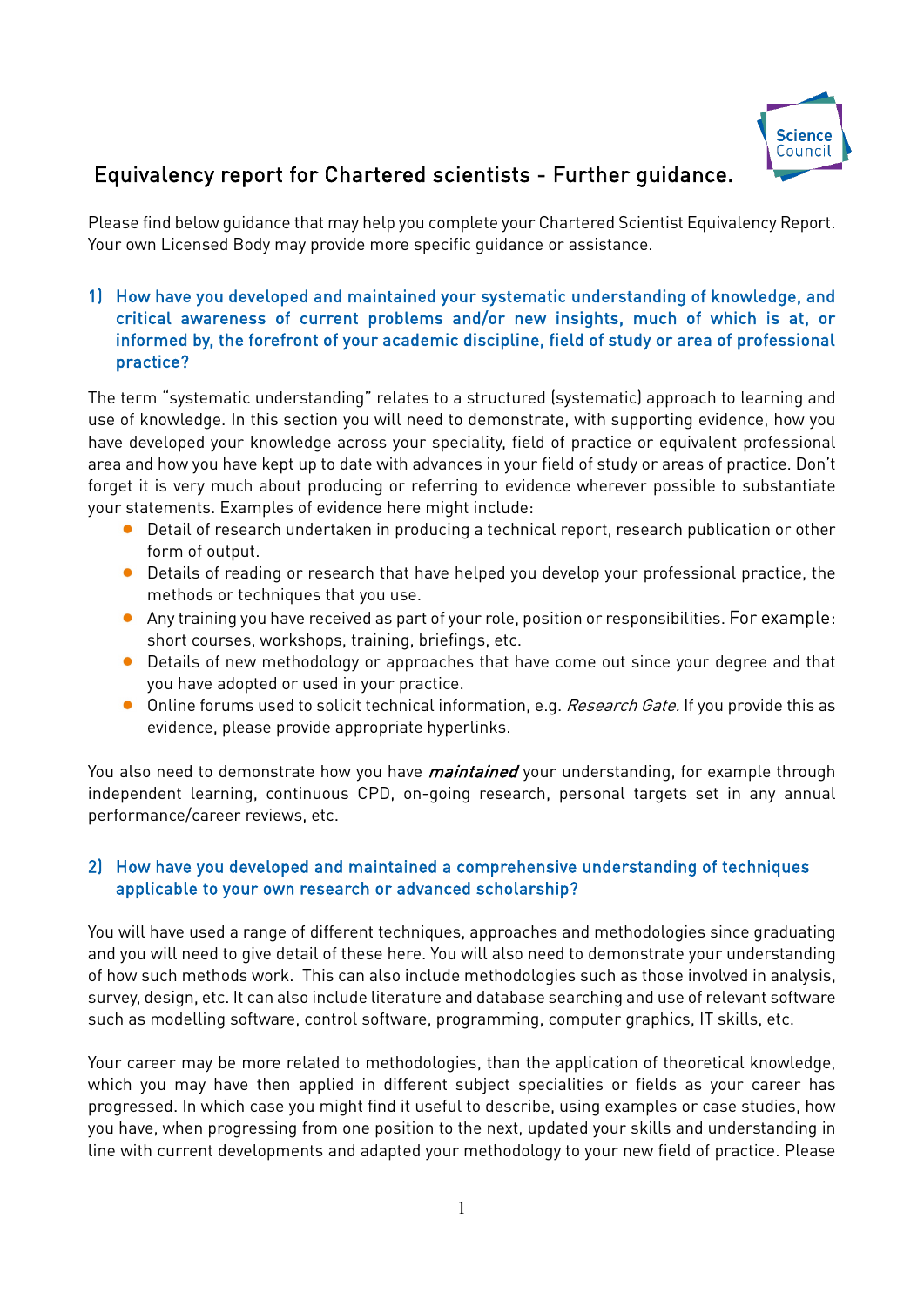note, such examples do not have to be recent, but must be at some time in your career since graduating.

You also need to demonstrate how you maintain and develop your understanding, for example through independent learning, continuous CPD, on-going research, personal targets set in any annual performance/career reviews, etc.

## 3) How you have used originality in the application of knowledge, together with a practical understanding of how established techniques of research and enquiry are used to create and interpret knowledge in your discipline?

This may at first seem a bit daunting. However, what is looked for here are descriptions of your approach to using research methodology to gain more information, such as the use of molecular biology, big-data or other databases, literature searches, journals, archives, books, etc. It would be useful to give one or more examples of how, at some time in your career since graduating, you have carried out interrogation of existing data and knowledge, in order to gain information that you have then applied in your work or professional practice. This could be an answer to a scientific or technical question, a new lecture or talk, original written document, a modification to improve an existing method or practice, survey, etc. It can include quite simple hands-on experimentation to in-depth research. Alternatively, it may be a piece of work, research or investigation that you directed, rather than doing yourself. However, it has to contain some element of originality, i.e. the creation of something new or novel. This can be conceptual or material.

The examples you give do not have be something that you do every day, or even something very recent, just since you graduated.

## 4) Demonstrate that you have developed an understanding of concepts to a level that enable you to critically evaluate current research, new methodologies and, where appropriate, to propose new hypotheses, improvements or ideas.

In this section you need to demonstrate that, at some time in your career since graduating, you have achieved a level of understanding of the scientific principles or professional practice that allow you to critically assess new ideas and methods. You also need to demonstrate that when you do so, you are able to come up with new ideas, methods, hypothesis, and solutions to problems or improvements to existing methods or approaches.

For example, you may have been involved in a piece of research that has required you to research background literature and recent publications reports and evaluate these within the context of the current understanding of the relevant science or professional practice. You may then have carried out some form of research or analysis based on this work which led to new investigations, findings, conclusions, etc. It may, though, only have confirmed an existing finding. Or, for example, you may have carried out research to find the most appropriate methods to tackle a problem and adapt it to your specific needs. It can include work that you have undertaken yourself and, or, work that you have directed and been responsible for.

Some of the examples, e.g. research, that you have used in the sections above might also cover aspects of this criteria here. You will need to clearly identify how such examples meet this specific criteria though and how you measured the success of your strategy against expected metrics or outcomes.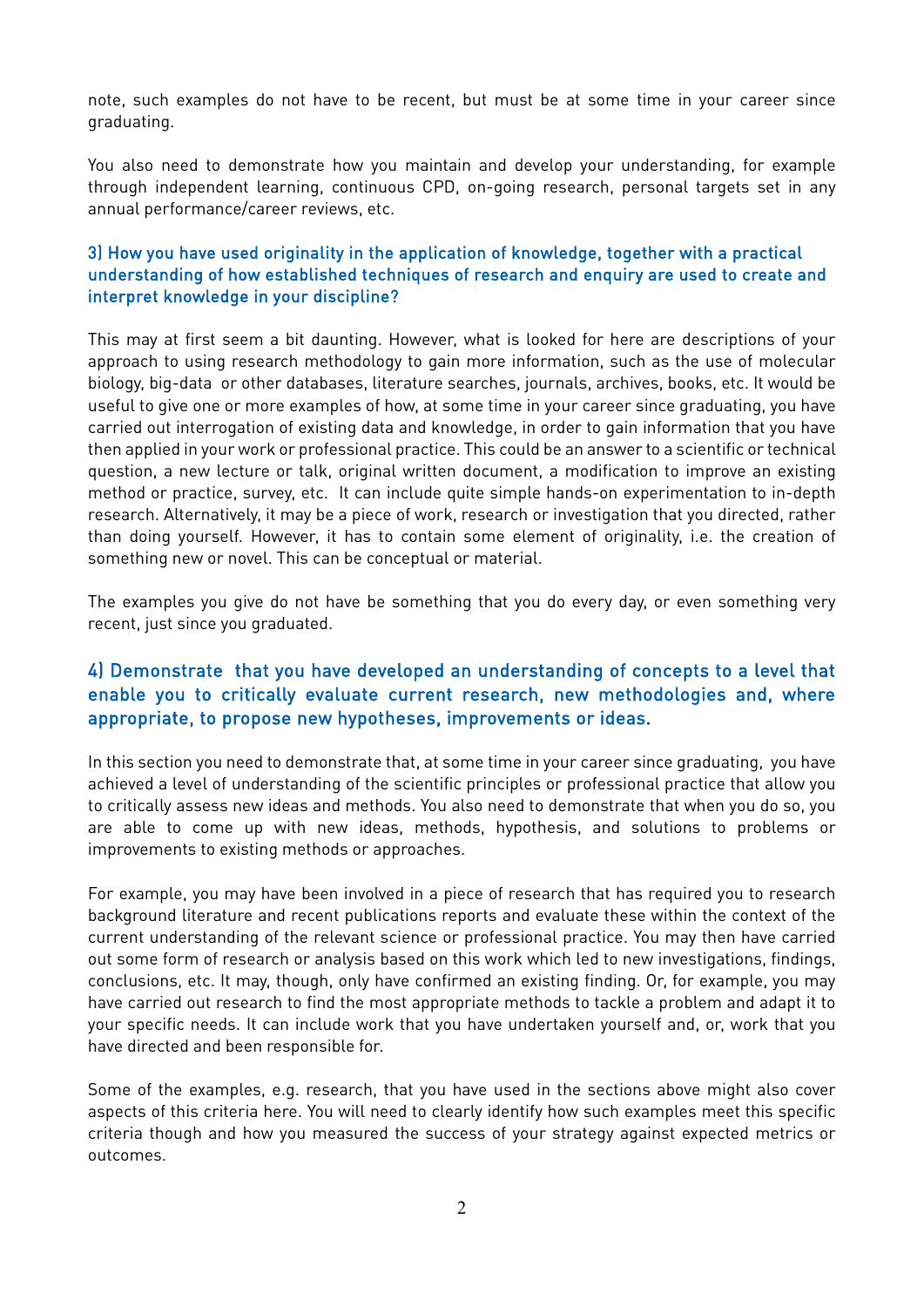## 5) a. Demonstrate clearly how you deal with complex issues both systematically and creatively, making sound judgements in the absence of complete data and in complex and unpredictable situations.

This is about how you approach complex issues, making sound decisions and judgements, when you may not have a complete picture of information and where the outcomes are not certain or predictable. One example might be an explanation of experimental work and data evaluation you have undertaken where the outcomes have been surprising, or not as expected. How did you react to the unexpected outcome? Another scenario might be a situation where solutions or data could not be obtained with standard means or methodology. How did you go about selecting, modifying, improving or improvising standard approach to tackle this situation?

Other examples might include where you have dealt with issues that have arisen when you are managing staff. You might be able to describe a piece of work, project or situation that you have undertaking in an unusual, flexible or novel way.

Some of the examples that you have detailed in the sections above might also cover aspects of this criteria here. You will need to clearly identify how such examples, meet this specific criteria though and how you measured the success of your strategy against expected metrics or outcomes.

#### 5) b. Demonstrate clearly how you communicate conclusions from complex issues clearly to specialist and non-specialist audiences.

You need to demonstrate here, giving several different examples, how you communicate effectively with people working both within and outside your particular area of expertise. Such communication can be public lectures or tours, lectures to students, training sessions, email and other form of communication to administrative, support and other non-specialist staff. Other examples could be where you have led on, or taken part in, group discussions or meetings. These could be written, such as papers, conference presentations, reports, policies, procedures etc. It can include face-to-face communication, such as in group or one-to-one meetings, or event telephone conversations, interviews, etc. You might want to talk about how you deal with training, lecturing or explaining knowledge, especially to those whose first language is not English, or who have other perceptual disabilities in lectures, tours, meetings, etc. You might also like to give examples of how, if relevant, you use different forms of media, e.g. verbal, written & pictorial, to reinforce your communication of a concept, idea, message, etc. Similarly, how do you gauge audience understanding to assess how effective you are? This could be supported by an example or two as to how you use such information to improve future communications. An example could be describing how you alter your mode or style of deliver to communicate to adapt to different audiences.

## 6). Demonstrate self-direction and originality in tackling and solving problems, describing how you act autonomously, exercise personal responsibility and use your own initiative in planning and implementing tasks at a professional or equivalent level.

This is about showing that you are demonstrating that you able to work on your own (autonomously), without supervision for extended periods of time, i.e. more than a day or two, making decisions and solving problems on your own, taking the initiative or lead as required. You need to describe how you manage your own work load, i.e. planning and prioritising.